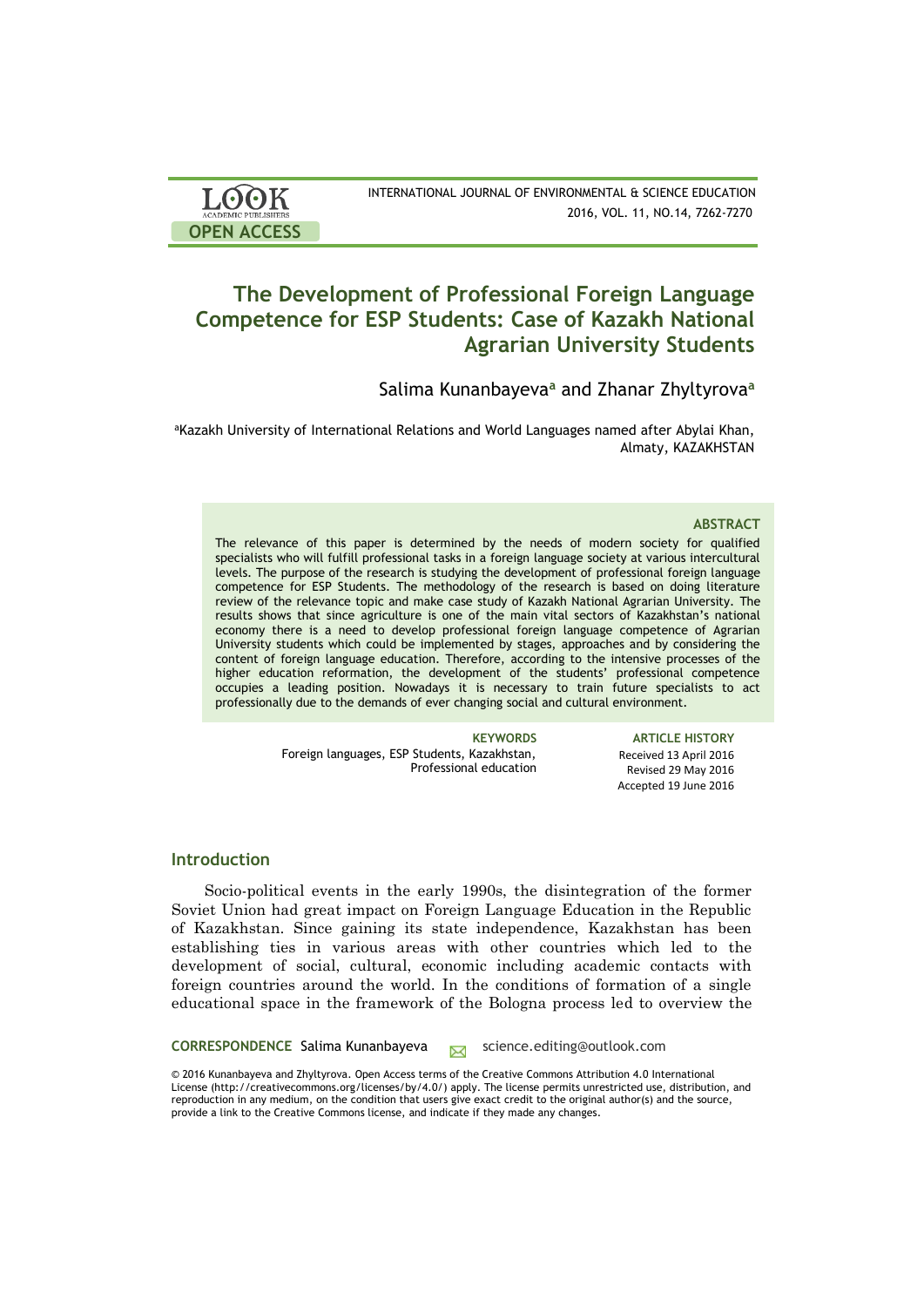approaches for training non-English majoring students to develop their foreign language communicative competence.

The twenty-first century is characterized by mobility, ever-increasing flow of information and co-operation between countries in the field of economics, culture and education. "New competences and skills are necessary to understand and evaluate the developments, and it is a way towards higher effectiveness" (Fulans, 1999). In these conditions specialists' professional competence is becoming more and more important and special attention should be paid to employees' academic skills, communication, language competence, innovations, imagination, creativity, critical thinking, problem solving skills, ability to evaluate the situation and make a decision, positive attitude, openness to changes, responsibility, integration, partnership, co-operation and teamwork and lifelong learning (Blūma, 2001; McLaughlin, 1992; Rifkins, 2004), which are essential components of professional competence. Growing demands to employees' professionalism set new requirements to education, stressing "coexistence, respect to personality, dialogue, mutual creative activity" (Alijevs, 2005).

In this context the practical knowledge of a foreign language becomes relevant for future specialists not only as a language of international communication, but also as a source for professional and personal development. According to the requirements of Higher Education Standards in Kazakhstan a skilled professional is defined as a person who has knowledge in his/her field of profession and knowledge of a foreign language.

That is, besides the knowledge in their field of profession the graduates (students) should know a foreign language at that level which will allow them to be successful and mobile and work in a highly competitive local and world markets. Therefore, a specialist with a set of competences formed via mastering the English language will facilitate Kazakhstan's integration into the global market economy.

Agrarian sector as one of the main vital sectors of Kazakhstan's national economy Kazakhstan's agrarian integration into the global market trade also highlighted the significance of foreign language. So there is a need to develop professional foreign language competence of Agrarian University students to be able to communicate with the other professionals in the field at various intercultural levels

# **Literature Review**

Kazakhstan's active participation in international economic processes, the expansion of business contacts and partnerships with foreign companies put forward specific requirements for training students in agrarian economics. In this context foreign language literacy has become as an economic category.

Y.I. Passov (2007) states that the foreign language integrating with technical sciences and material production develops into a direct productive force. This results in developing ESP students certain competencies that would correspond to the requirement of educational standards. It seems that students' professional foreign language competence formation requires a change in the content, forms and methods of language training at university.

The professional foreign language competence is widely analyzed and considered both in local and foreign methodical literature (Stuart, 1989;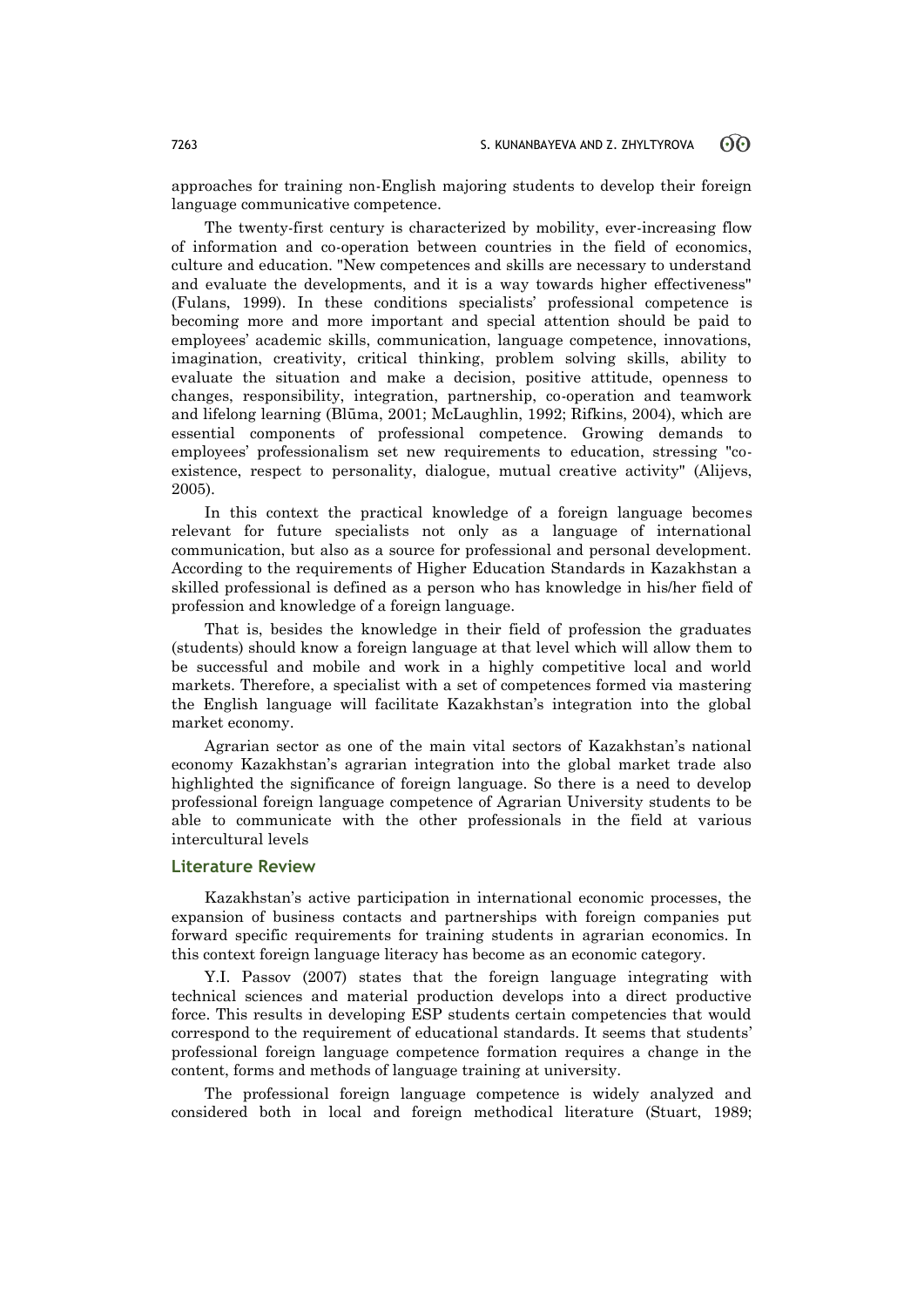### INTERNATIONAL JOURNAL OF ENVIRONMENTAL & SCIENCE EDUCATION 7264

Khaleeva, 1990; Hutmacher, 1996; Markova, 1996; Stamgalieva, 1999; Birman, et al., 2000; Kulibaeva, 2002; Verbitskii, 2003; Zimnyaya, 2003; Anderson, 2004; Tatur, 2004; Brouwer, 2005; Kunanbayeva, 2010). Despite the considerable study of theoretical and practical aspects of language training of foreign and local scholars as the questions of formation the professional foreign language competence of future specialists in agrarian economics requires special attention and individual research study. Therefore, it puts forward the question about a search for new approaches and methods of formation the professional foreign language competence at University.

# **Methodology**

In order to develop the professional foreign language competence for Agrarian University students the competence-based approach can be revealed. First of all, according to the modern paradigm of educational process it is important to point out the role of competence-based approach in developing professional foreign language competence. As S.S. Kunanbayeva (2010) stresses the competence-based approach is a means for achieving a new level of quality within a new model of education.

The traditional system of knowledge-based approach no longer adequately fulfils the task and cannot demonstrate or measure the level of educational quality. The transference of traditional knowledge-based education onto the competence-based one is the demand of modern society. In contrast to knowledge, competence involves not only the possession of information but also the possibility of employment of that knowledge. Competence-based education provides with high qualitative results, appropriate to the demands of a society which would be a pre-selected composition of certain competencies.

The following table presented by A.V. Gurianova (2010) illustrates the education paradigm proposals and studies:

| Table 1. Equedlion paradigm proposals and studies |                                    |                                                    |  |
|---------------------------------------------------|------------------------------------|----------------------------------------------------|--|
| Basis for comparison                              | The educational process within     | The educational process in the                     |  |
|                                                   | the traditional paradigm of        | framework of modern updated                        |  |
|                                                   | education (XX century)             | paradigm of education (XXI                         |  |
|                                                   |                                    | century)                                           |  |
| Educational goal                                  | Transmission / acquisition of      | Orientation<br>to the practical                    |  |
|                                                   | theoretical amount of ZUNs         | educational<br>component<br>of                     |  |
|                                                   | ability,<br>(knowledge,<br>skills) | content providing succeed in                       |  |
|                                                   | constitute<br>the<br>content<br>of | life activity (competence)                         |  |
|                                                   | education                          |                                                    |  |
| The basic formula of                              | "I know What"                      | "I know How"                                       |  |
| education result                                  |                                    |                                                    |  |
| The peculiarities of                              | Reproductive                       | Productive                                         |  |
| educational process                               |                                    |                                                    |  |
| The role of a teacher                             | Teacher-centered                   | Student-centered                                   |  |
| and a student                                     |                                    |                                                    |  |
| dominant<br>The                                   | Control                            | Practice and independent work                      |  |
| of<br>the<br>component                            |                                    |                                                    |  |
| process                                           |                                    |                                                    |  |
| Assessment                                        | Statistical<br>methods<br>for      | evaluation<br>Complex<br>of                        |  |
|                                                   | educational<br>the<br>assessing    | academic<br>achievements                           |  |
|                                                   | achievements                       | (portfolio<br>product<br>of<br>a<br>$\blacksquare$ |  |
|                                                   |                                    | creative learning)                                 |  |
|                                                   |                                    |                                                    |  |

**Table 1.** Education paradigm proposals and studies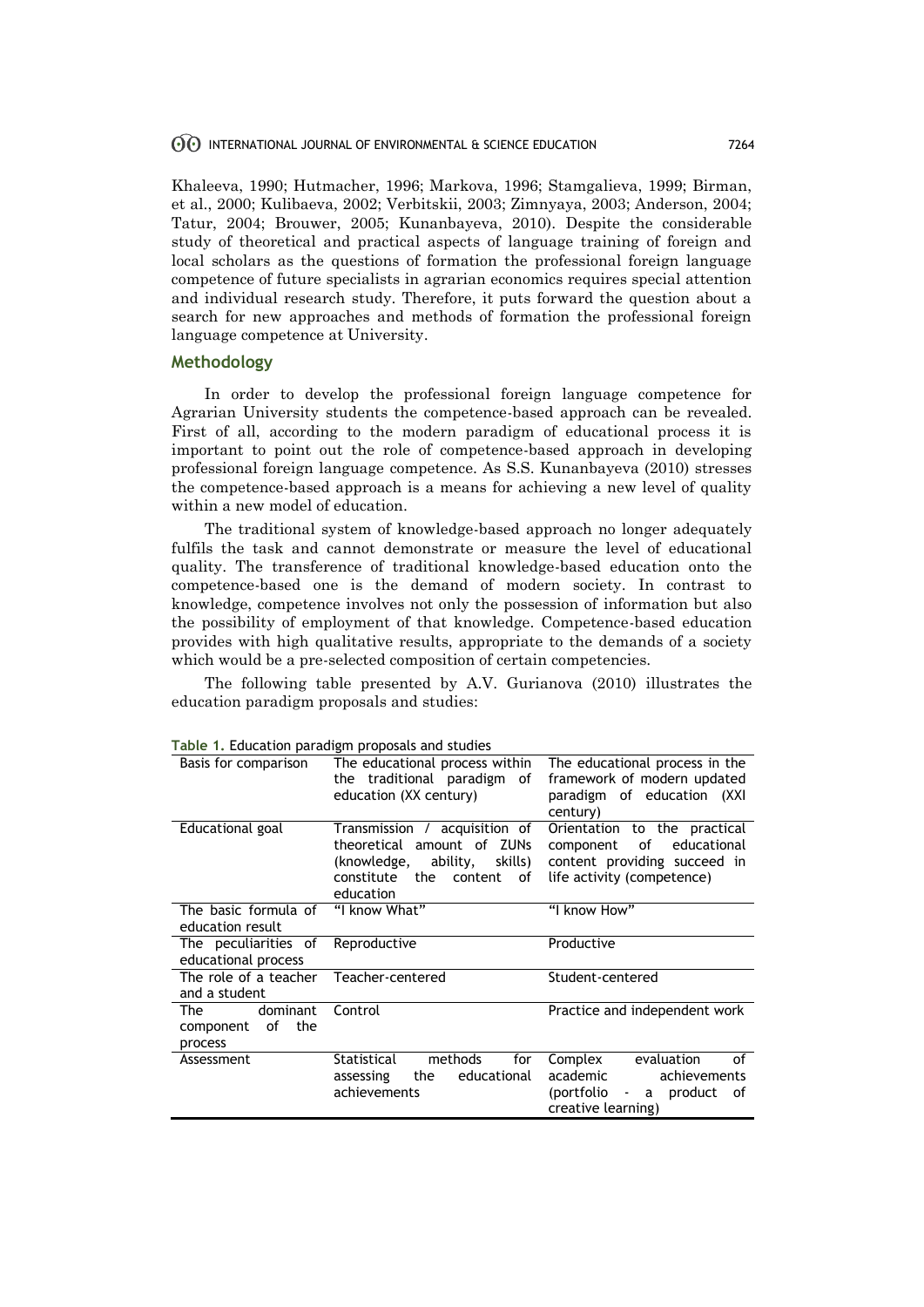Emphasizing the practical value of competence approach, W. Hutmacher (1996) stresses that the results of education is not to know *what*, as well as to know *how*. In this line, S.S. Kunanbayeva (2010) states that competence-based approach puts forward for the first place not the student's awareness but his/her ability to solve problems in cognition and explanation of reality phenomena. The nature of competence is such that it is not just a product of learning, but is rather a consequence of self-development, self-organization and personal experience of an individual. Therefore, competence emerges as a complex synthesis of cognitive, subject-practical and personal experience, it cannot be formed by giving the learner a task, it must pass through a series of situations close to reality that claim him/her more competent actions, assessments and reflection.

# **Results and Discussion**

Going back to the word 'competence', it is considered by a lot of scientists even from early times Aristotle described it as possibilities of the human condition, denoted by the Greek 'atere' – 'the force that developed and improved to such an extent that it has become a feature of personality'. Although according to Merriam-Webster dictionary, the first allusion of the term 'competence' refers to 1605. In the educational area the concept 'competence' gained its spread only in the  $60-70$ <sup>s</sup> of the XXth century. In modern scientific literature there are different approaches to the definition of 'competence' as well as a list of key (general, professional) competencies which students should possess.

The term 'competence' means the ability to effectively use their personal capacities in the course of professional activity, readiness to perform their professional activities in constantly changing real world. In a broad term, competence is a willingness to perform certain professional functions. Developing competence is defined as a continuous process of acquisition and consolidation of skills needed for performance in one or more life domains at the journeyman-level or above (Sternberg, 2007). As noted by U.G. Tatur (2004), "The real level of competence formation can be judged only when a student (graduate) starts to work as an independent professional".

S.S. Kunanbayeva (2013) defines the concept 'competence' as a complex set of characteristics which unite the intellectual and skill-based parts of education and which determine the formation of educational content. This brings into question the viability of uniting the terms *kompetentnost' and kompetentsia* in a sense of their having a relationship of potential whole (the final learning outcome of education) and a realized individual part (the development of individual competencies during professional training).

As far as the formation of professional foreign language competence should be realized through professional activities, it is important to point out the context-based education. The idea of the professional-based education has been termed as the theory of context-based education. A.A. Verbitskii (2003) defines the context as a system of inner and outer condition and behavior of a person in a particular situation. Due to the context, a person knows what to expect and he/she may interpret it consciously. Before doing something he/she collects all the necessary contextual information which lets easily accept the present knowing what to expect from the future.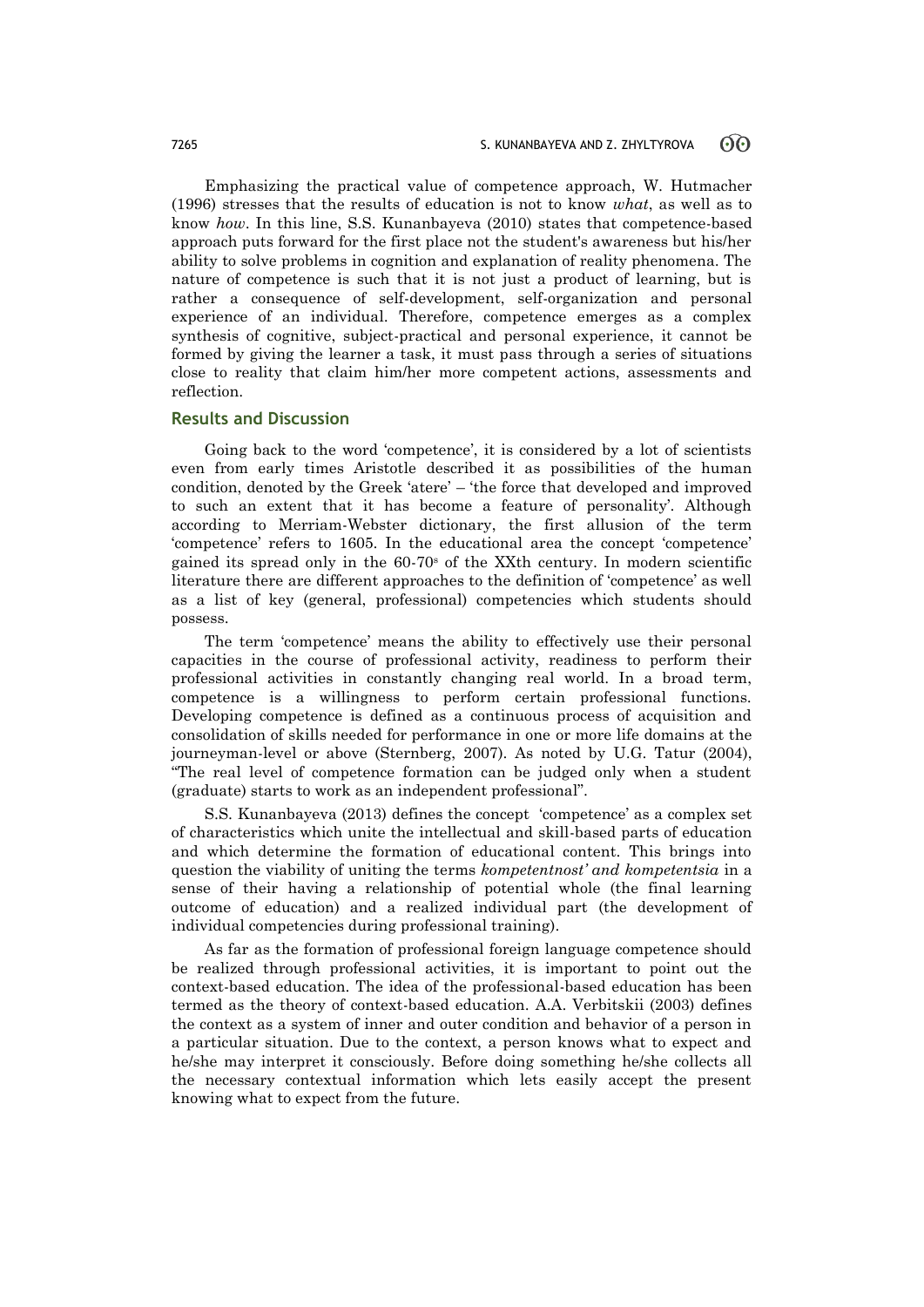## INTERNATIONAL JOURNAL OF ENVIRONMENTAL & SCIENCE EDUCATION 7266

A.A. Verbitskii (2003) states that context-based education is generally defined as an educational process oriented on the professional training of students which is realized by systematically usage of professional context. A professionally-oriented training based on the needs of students dictated by the peculiarities of the future career or domain requires its study. In relation to professionally oriented foreign language education, modeling of situations of future professional communication leads to the development of cognitive effort and creative potential of a specialist. A.A. Verbitskii (2003) formulates the basics for contextual approach of teaching which simulated the future professional occupation of students during the educational process at university.

A.A. Verbitskii (2003) identifies three basic forms in contextual learning that are closely related to each other. The academic activities, for example informative lectures, *kvaziprofessional* activities as business games and educational - professional activities, where student does real research and practical tasks, all of them are referred to the basic forms. Also various interim forms that provide transition from one basic form to another are identified. These interim forms include problem lectures, seminar-discussions, group practical disciplines, analyses of specific situations, special courses and etc. (Verbitskii, 2003).

Context-based teaching is one of the active types of teaching method. According to A.M. Smolkin (1991), it is a capability of achieving a range of complex tasks which involve:

 $\frac{1}{10}$  to intensify the learning and communicative activity of students;

 to stimulate students' interest by the creative approach towards teaching;

 $-$  to allow students to gain experience of creativity and value within the context of future professional activity;

 not only to obtain knowledge but also to develop interest in work-related issues;

 $\sim$  to develop a comprehensive approach towards professional activity;

— to lead to the collective theoretical and practical work, to develop skills relating to co-operation and communication, to develop skills of individual and collective resolution of problems, to develop social and professional values.

Besides the abovementioned approache in developing professional foreign language competence, the content of foreign language education should be taken into account. A.A. Verbitskii (1991) introduces the concept subject and social content of future professional activity as one of the ways to deepen the professional competency of students' training at university. Whereas S.S. Kunanbayeva (2013) considers the content of foreign language education in two aspects: subject and processual. Subject content considers thematic-textual units in communicative spheres and communicative topics. The characteristic feature of the subject content is a cognitive-linguocultural complex (CLC). complex, communicative spheres, thematic-textual units and situations that enable student to feel himself/herself in two linguocultural spaces.

The processual aspect consists of communicative tasks, exercises and problems, collection of typical situations, case-studies, creative essays and etc. which is provided by the co-called *communicative complex* (CC). The *communicative complex* deals with the differentiation of intercultural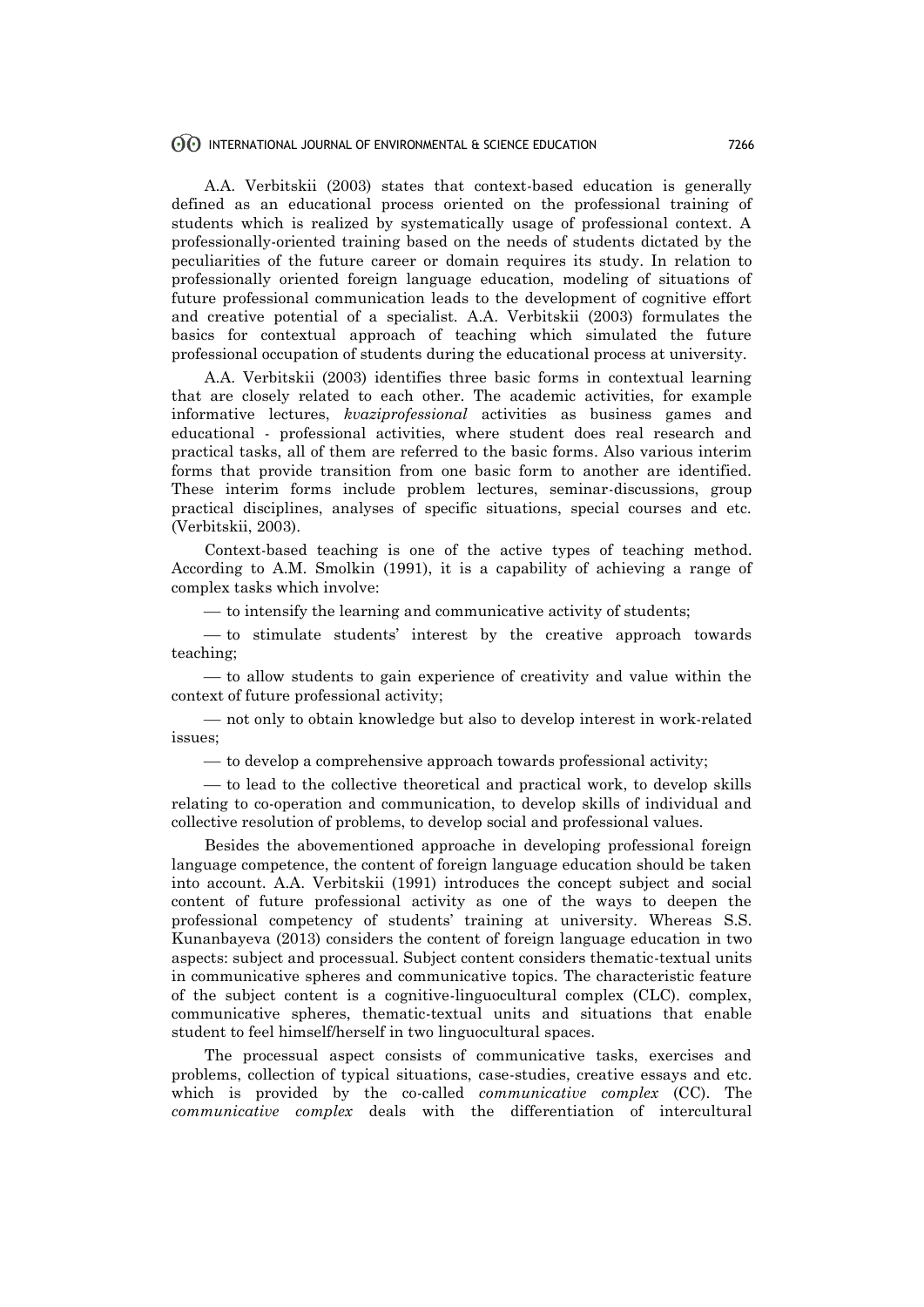communication according to communicative spheres and communicative situations. Therefore the organizational basis of the subject aspect of the content is allocated under communicative spheres. In accordance to I.I. Khaleeva (1990) communication being a feature of everyday life should be organized in 4 communicative spheres and they are as follows:

- Professional-productive;
- Social-domestic;
- Social-cultural;
- Social-political.

Each sphere is characterized by the category of existence and consciousness and refers to various sociocultural unicity. Communication sphere as a sociocommunicative derivation factor identifies the formation of language use sphere. Thus, speech communication separates into four main spheres.

In accordance to this classification students are taught agricultural economics area in the professional-productive sphere.

S.S. Kunanbayeva (2013) identifies three main stages within a contextbased of educational program:

- the preparatory stage of context-based communication;
- the stage of modeling the typical communicative situations;
- the stage of professional communication.

Each stage is divided into three sub-stages which start from the easiest one as familiarization of the subject content and different types of models of communicative situations into the complicated stage as the development of context-based communicative skills.

Every stage introduces various types of exercises that leads to the professional communication and develops a set of professional intercultural competences. The preparatory stage of the familiarization with all the metaunits relating to the content theme are organized through a reading texts which provide information about professional area. D.N. Kulibaeva (2002) emphasizes that the basic training unit, which reflects subject-social content of a future professional activity can be selected a foreign language text or thematically organized text units as a training material for *contextual education*. The content of a professional education can reflect a number of topics and, accordingly, the *thematic-textual units* (TTU). Text as a nuclear facility of communication act is a holistic language education, endowed with the ideological and semantic significance, structural perfection and communicative oriented in the languagespeech.

Only in a form of a text, language serves as a means of cognition, social interaction and communication between people. Through the TTUs the main intercultural communicative purposes are realized, the content of which is provided by the subject content of professional-based educational programs. A.T. Chaklikova (2014) echoes S.S. Kunanbayeva's (2013) stating that CLC is an integrated unit of content and academic process. The component composition of CLC includes:

 TTU presented in the communication sphere represents the content of education level.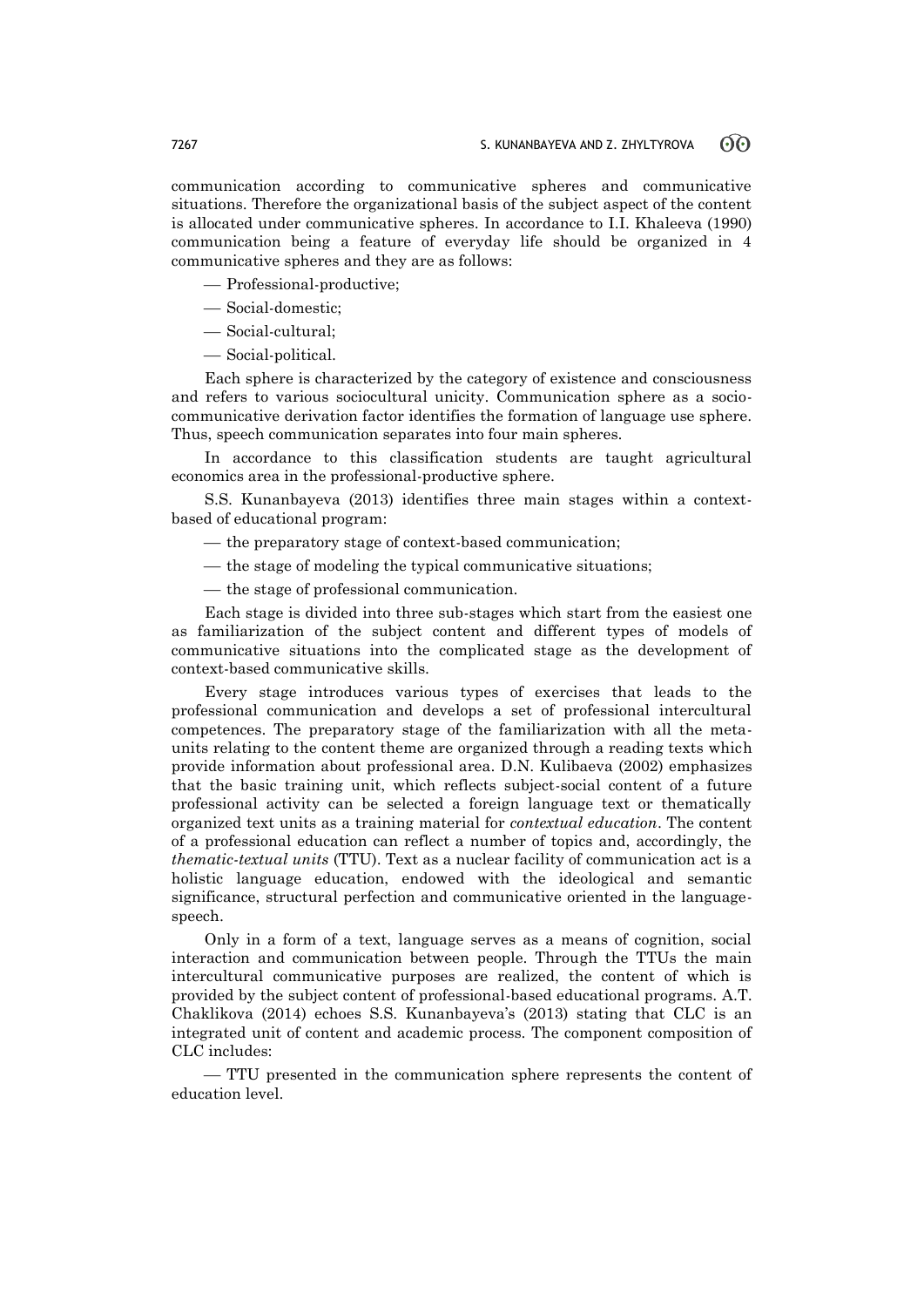A set of speech themes and sub-themes of communication realizes each sphere.

 According to the theme of communication, typical situations can be fulfilled.

Based on this method, the following teaching activities have been developed to enhance students' professional foreign language communicative competence. The professional-productive sphere of communication could be realized on a theme 'Business agricultural economics'. This theme could be fulfilled in subthemes as "Introduction to the Business Economics" and "Development of agricultural economics in Kazakhstan". According to the abovementioned 3 stages, on the first stage students could do the following tasks:

Answer the questions;

— Read the text about Business Economics;

 Listen to the text, emphasize the polite requests and represent their opinion;

Put in order the dialogue and etc.

On the second stage of modeling the typical communicative situations students read the models of dialogues and make their own ones using situations. For example, situation 1: Role-play meeting. A group is divided into two. One subgroup students are the representatives of Kazakhstan and the second subgroup students are the representatives of foreign country. Discuss about the collaboration on growing vegetables in a greenhouse between two parties. Each subgroup should talk about their achievements and come to one decision.

Situation 2: An argumentation discourse. Discussion on a topic: "decline in demand of food products: its reasons, how to solve this problem".

On the third stage of professional communication students would be able to solve some problems, analyze and express their point of view on situations. For instance, project work on a theme: How to improve the agricultural production in rural areas? Point out the relevance and prove it.

Hence, it is worth noting that the situations would bring closer the learning process to the real future professional field of students and motivate them to solve some communicative tasks. Considering the insufficient number of hours allocated to the discipline of 'Foreign Language' and separation of foreign language education from the professional training at non-English majoring universities, these two aspects of content may have great impact on Agrarian University students.

In this paper the approaches as competence-based and context-based approaches were mentioned in order to develop the professional foreign language competence for Agrarian University students. The content of foreign language education was taken into account in which the gradual development of competence was described. The implementation and application of three main stages within a context-based educational program would lead students to communicate in their professional sphere. Because of expansion of international contacts in agriculture and industry, the professional communicative competence in foreign language would enable future Agrarian specialists to be in great demand as well as in their country and abroad

# **Conclusion**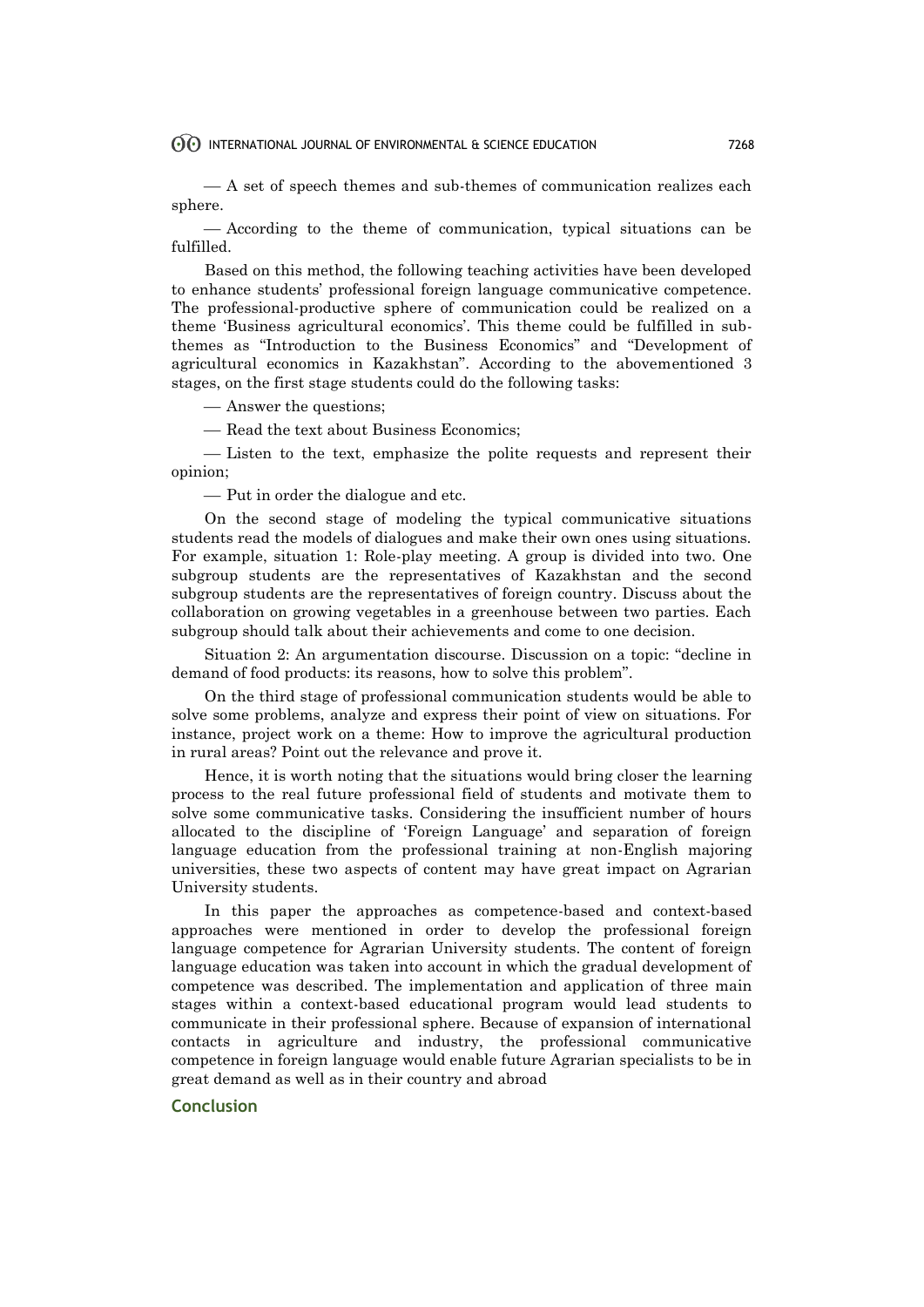Construction of the knowledge is based upon an individual's personal experience and social context, and it occurs in mutual co-operation between students and the educator. This co-operation is student-centred and it observes students' interests and needs, promotes students' motivation, develops their abilities, as well as observes students' wish to study and work creatively, thus developing their competence.

In language learning the aim of the studies and the corresponding teachinglearning methods and teaching aids that have been chosen in co-operation between the students and the educator enable the students to attain the aim of the studies. The educator helps the students to improve their ESP competence, to develop the skill to use a language in different versatile socio-cultural contexts; at the same time the educator is learning from the students acquiring knowledge in a specific professional field.

The created English language curriculum corresponds to the theoretical conceptions of needs analysis, curriculum and syllabus theories and to the requirements and recommendations of the EU. It shows the path from an idea to reality how to reach the importance of foreign languages in the studies at the same time not increasing the time spent for language courses. The designed curriculum motivates students to learn a language, as language competence is vital to study specialty courses. Thus language learning becomes a means of acquiring students' profession; the language becomes an important component of tourism students' professional competence.

The students' ESP competence development model, which is based on the students and the educator's mutual co-operation and which includes continuous needs analysis of the students and the industry's needs in the course of studies, enables understanding the students' wishes and learning styles, forming a micro-climate in the group, creating a favourable study environment, and forming continuous feedback, which, in its turn, helps selecting the most appropriate teaching aids and teaching-learning methods, as a result helping the students to develop their ESP competence and the educators to improve their professional activity. It is suitable for the development of tourism students' ESP competence as it observes the industry's specific features. The model improves the students' learning in order to develop their ESP competence.

# **Disclosure statement**

No potential conflict of interest was reported by the authors

#### **Notes on contributors**

**Salima Kunanbayeva** - Doctor of Philology, professor, academician of the International Academy of Higher School, Kazakh State University of International Relations and World Languages named after Abylai Khan, Almaty, Kazakhstan.

**Zhanar Zhyltyrova -** PhD student of Kazakh State University of International Relations and World Languages named after Abylai Khan, Almaty, Kazakhstan.

#### **References**

Alijevs, R. (2005). *Izglītības filosofija. 21.gadsimts.* Rīga: Retorika, 267 p.

- Anderson, L. W. (2004). *Increasing Teacher's Effectiveness.* Paris: UNESCO, International Institute for Educational Planning, 247 p.
- Birman, B. F., Desimone, L., Porter, A. C. & Garet, M. S. (2000). Designing professional development that work. *Educational Leadership, 57(8),* 28-33.